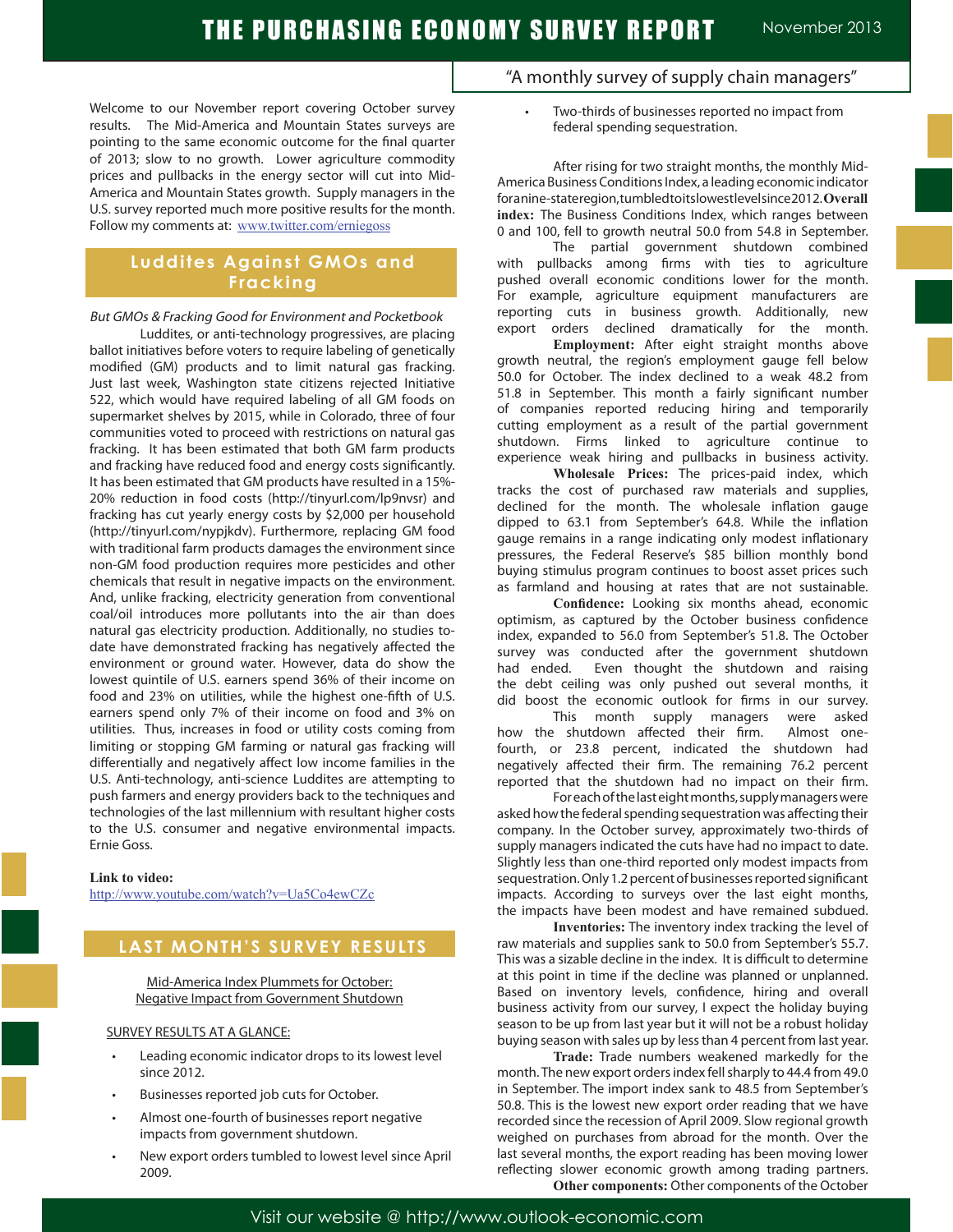Business Conditions Index were new orders at 47.0 down from 53.7 in September; production or sales at 51.2, lower than last month's 59.9; and delivery lead time at 53.0, down from September's 53.7.

The Creighton Economic Forecasting Group has conducted the monthly survey of supply managers in nine states since 1994 to produce leading economic indicators of the Mid-America economy. States included in the survey are Arkansas, Iowa, Kansas, Minnesota, Missouri, Nebraska, North Dakota, Oklahoma and South Dakota.

The forecasting group's overall index, referred to as the Business Conditions Index, ranges between 0 and 100. An index greater than 50 indicates an expansionary economy over the course of the next three to six months. The Business Conditions Index is a mathematical average of indices for new orders, production or sales, employment, inventories and delivery lead time. This is the same methodology used by the National Institute for Supply Management, formerly the Purchasing Management Association, since 1931.

### **MID-AMERICA STATES**

#### ARKANSAS

The October overall index for Arkansas expanded to a weak 45.6 from 40.4 in September. Components of the index from the survey of supply managers were new orders at 40.4, production or sales at 44.1, delivery lead time at 51.1, inventories at 46.2, and employment at 46.3. Companies linked to agriculture and food production are experiencing downturns in economic activity. I expect the state to add few jobs over the next three to six months.

#### IOWA

The Iowa Business Conditions Index declined for a fifth straight month but remains at a very healthy level. The overall index from a survey of supply managers for October declined to a still solid 58.5 from last month's 63.3. Components of the index for October were new orders at 58.0, production or sales at 65.4, delivery lead time at 56.4, employment at 52.9, and inventories at 59.6. Based on our surveys over the past several months, I expect Iowa's manufacturing growth to continue to diminish in the months ahead. Overall state growth will be positive, but down from the same period one year earlier.

#### KANSAS

The Kansas Business Conditions Index for October fell to 56.3 from September's 60.0. Components of the leading economic indicator from the monthly survey of supply managers were new orders at 58.6, production or sales at 65.2, delivery lead time at 47.4, employment at 57.6, and inventories at 52.9. Both durable and nondurable goods manufacturers expanded for the month. A decline in export orders restrained overall business activity for the month.

#### **MINNESOTA**

For an 11th straight month, Minnesota's Business Conditions Index remained above growth neutral. The index from a monthly survey of supply managers in the state slipped to a still solid 55.2 from 57.0 in September. Components of the index from the October survey were new orders at 59.7, production or sales at 58.9, delivery lead time at 54.5, inventories at 50.0, and employment at 53.0. Manufacturing growth in Minnesota is slowing but remains positive. Firms are increasing hours worked rather than adding to their payrolls.

#### MISSOURI

The October Business Conditions Index for Missouri declined to 54.3 from 55.6 in September. Components of the survey

### "A monthly survey of supply chain managers"

of supply managers in the state were new orders at 55.1, production or sales at 58.8, delivery lead time at 52.9, inventories at 53.6, and employment at 51.1. Improving conditions in the state's construction activity continue to be a source of economic growth. In manufacturing, companies are increasing hours rather than adding new employees. Metal producers in the state are experiencing improving economic conditions.

#### **NEBRASKA**

After moving above growth neutral for two straight months, Nebraska's overall, or business conditions index, moved below the threshold for October. The index, a leading economic indicator from a survey of supply managers in the state sank to 47.0 from 52.0 in September. Components of the index for October were new orders at 41.7, production or sales at 46.3, delivery lead time at 50.7, inventories at 50.0, and employment at 45.6. Pullbacks in construction activity and weaker conditions in agriculture negatively influenced manufacturing firms linked to these two sectors. Food processors continue to experience healthy business conditions.

#### NORTH DAKOTA

North Dakota's leading economic indicator decreased, but was the regional high reading for October. The overall index sank to 59.0 from 68.1 in September. Components of the overall index for October were new orders at 53.0, production or sales at 50.4, delivery lead time at 92.8, employment at 63.7, and inventories at 35.4. As in previous months, energy firms and firms with ties to the state's energy sector experienced strong gains for the month. On the other hand, North Dakota firms with strong ties to agriculture are experiencing slower growth.

#### OKLAHOMA

The Business Conditions Index for Oklahoma dipped below growth neutral for October to 48.6 from 49.2 in September. Components of the October survey of supply managers in the state were new orders at 51.6, production or sales at 46.1, delivery lead time at 47.7, inventories at 48.8, and employment at 48.7. Nondurable goods firms and companies linked to energy are experiencing pullbacks in economic activity. On the other hand, metal producers in the state continue to expand at a solid pace.

#### **SOUTH DAKOTA**

After moving below growth neutral in November of last year, South Dakota's leading economic indicator from a survey of supply managers has moved above growth neutral 50.0 each month since. The overall index, termed the Business Conditions Index, advanced to 54.7 from 51.8 in September. Components of the index for October were new orders at 51.4, production or sales at 66.7, delivery lead time at 49.1, inventories at 47.9, and employment at 58.3. Manufacturers in the state experienced solid improvements for October. Construction activity continues to lag even with very low interest rates.



### **THE BULLISH NEWS**

The latest job report was far better than expected with 204,000 jobs added for October and an unemployment rate rising slightly to 7.3%.

- Home prices expanded by 12.8% between August 2012 and August 2013 or the fastest pace since just before the collapse. Another housing bubble is taking shape.
- Purchasing management indices (PMIs) from the national survey of supply managers shot up to a solid 56.4 while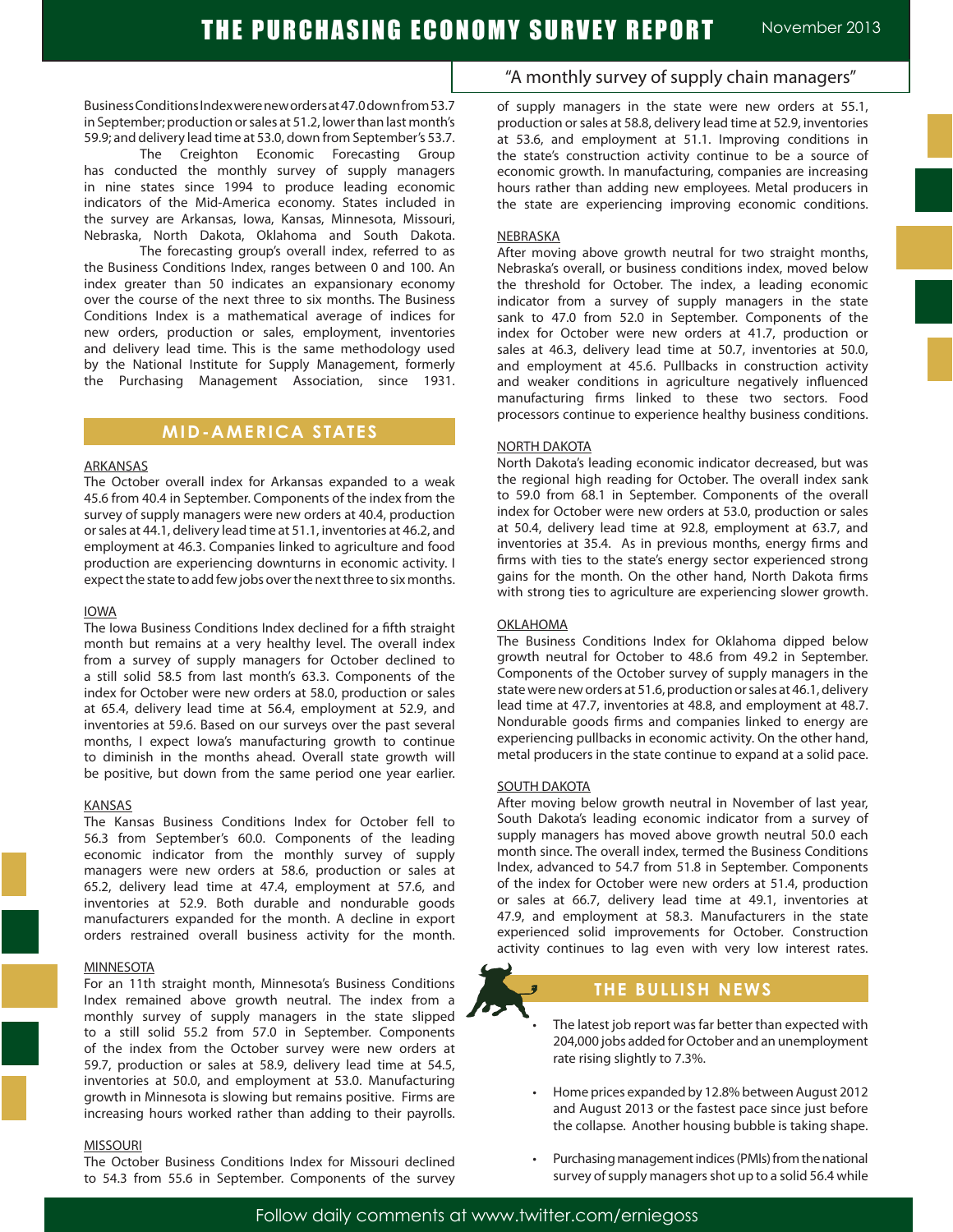

Ï

Creighton's regional surveys nosedived for October.

### **THE BEARISH NEWS**

- The U.S. economy continues to grow at an unacceptable rate with GDP expanding by only 2.8% (annualized) in the third quarter. Additionally, one-third of the growth came from expanding inventories. This will likely reduce quarter 4 growth.
- U.S. retail sales are growing but not fast enough. September sales decrease of 0.1% from the previous month, but were 3.2% above September 2012.
- In housing hot spots of Los Angeles and Miami, 60% of foreclosed properties are still occupied by the former owners. Be very careful bidding on these properties. You will not get a warranty deed but a quit claim.

# **WHAT TO WATCH**

- PMIs: On Dec. 2, Creighton University and the Institute for Supply Management will release purchasing management indices (PMI) for November. This is the first economic data released in December. Keep and eye on the overall index and the jobs index. Any significant upturn could push the Federal Reserve to be begin QE3 taper at their December 17-18 meetings.
- FOMC Meetings: On December 17 and 18, the Federal Reserve's Open Market Committee meets to shape interest rate policy. They will likely announce when tapering of their \$85 billion monthly bond buying program. Listen for members of the committee to "hint" at their likely decision well in advance of the meetings.
- Jobs: On Friday Dec. 6, the U.S. Bureau of Labor Statistics (BLS) will release the employment report for November. Another very positive job report such as job growth above 200,000 will push the Fed to begin reducing its monthly bond buying program. This will have the impact of raising long-term interest rates.

# **THE OUTLOOK**

### FROM GOSS:

- I am not as pessimistic as Morgan Stanley. I expect Christmas buying to be reasonably strong this year with growth of 3.5%-4.0% from last year.
- I expect the Federal Reserve to announce at their Dec. 17-18 meetings that they will begin tapering in January 2014. Long term interest rates will begin rising in advance of their December meeting.

### OTHER FORCASTS:

National Association of Business Economics (October 2013 survey). Results from NABE's October 2013 Industry Survey suggest the economy continues to expand at a moderate pace," said Timothy Gill, Chair of the NABE

## "A monthly survey of supply chain managers"

Industry Survey Committee and Deputy Chief Economist at the National Electrical Manufacturers Association. "Sales growth accelerated in the third quarter, despite potential headwinds such as rising interest rates and oil prices, and a renewed wave of policy uncertainty. Profit margins rebounded after weakening in the previous quarter, while gains in capital spending matched those reported in the first half of the year. In contrast, employment growth, though still solid, slowed in the third quarter, wage and salary growth also slowed, and plans for near-term hiring and capital spending moderated. Despite these quarter-to-quarter fluctuations, the latest readings for most of these indicators fall broadly in the middle of ranges observed in the current and in previous business cycle expansions.

### **Goss Eggs (Recent Dumb Economic Moves)**

• Newly elected New York City mayor, Bill de Blasio, seeks to remedy income inequality in the city---certainly a worthy goal. He vows to represent the 99% and tax the other 1%. The top 1% of earners (about 35,000 people) currently pay 43% of the city's income taxes. Including federal and state taxes, they already face a top marginal rate of 55% or so. Raising that rate will be a real boost to Florida as more New Yorkers abandon the city for warmer and more tax friendly environs. It may make de Blasio feel better, but it will only make income inequality a bigger problem. Not surprisingly, Mr. de Blasio is a former community organizer with no business background.

Survey results for November will be released on the first business day of next month, Dec. 2.

Follow Goss on twitter at http://twitter.com/erniegoss For historical data and forecasts visit our website at: http://www2.creighton.edu/business/economicoutlook/ www.ernestgoss.com